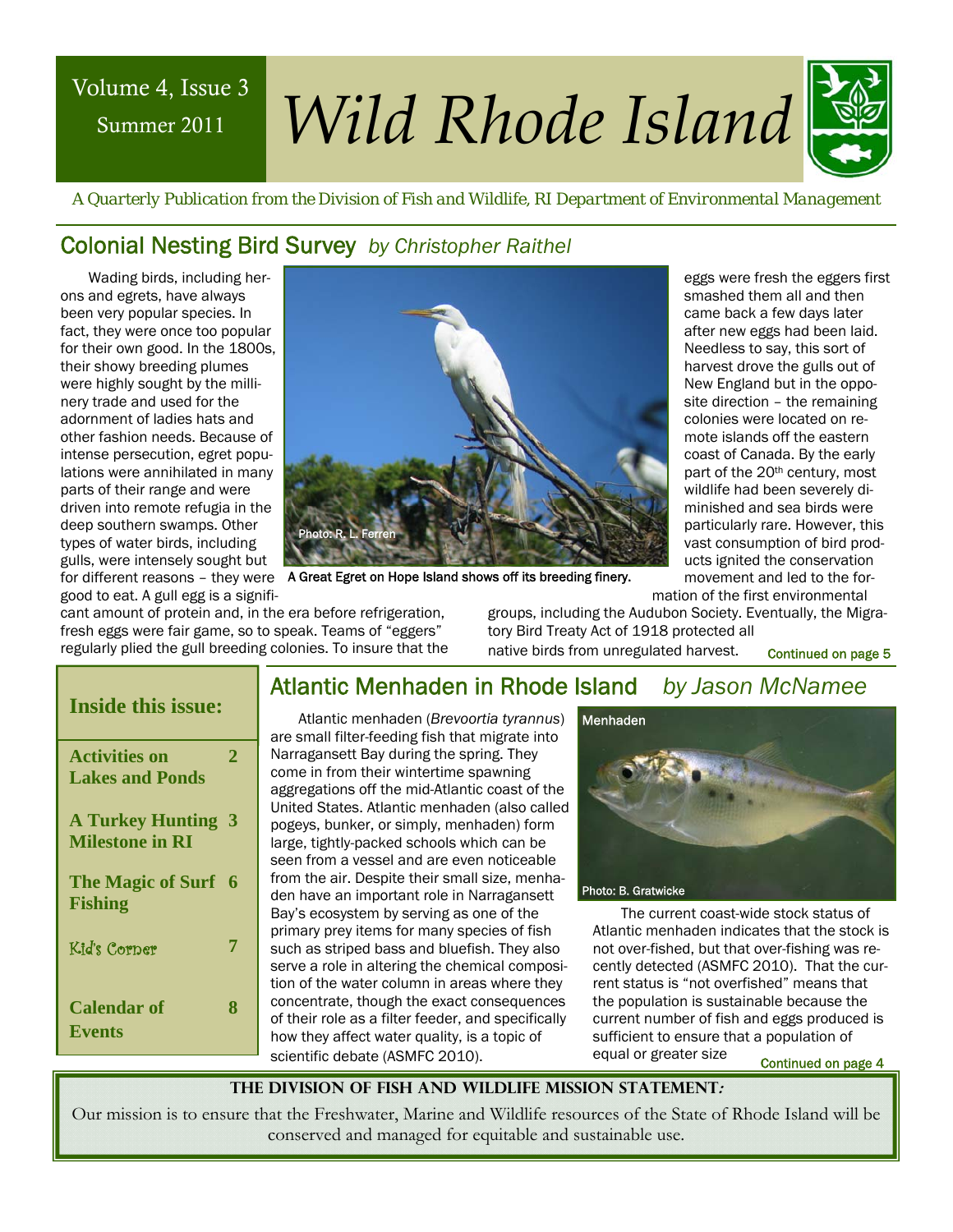

*Janet Coit, Director Rhode Island Department of Environmental Management* 

#### *Larry Mouradjian,*

*Associate Director, Bureau of Natural Resources* 

*Wild Rhode Island* is a quarterly publication of the Rhode Island Department of Environmental Management Division of Fish and Wildlife. Printing is supported by the Aquatic Resource Education program (*Federal Aid Grant F-42-E*).

Publisher: Kimberly Sullivan, Principal Fisheries Biologist, ARE Coordinator

Editor: Veronica Masson, Principal Fisheries Biologist

For a free subscription to *Wild Rhode Island* please call (401) 789-0281 or send an email to veronica.masson@dem.ri.gov. Please indicate whether you would like to have the newsletter sent to you via email or US mail.

> *Wild Rhode Island* is also available on the web at: www.dem.ri.gov

To report an environmental emergency or violation please call the RIDEM Division of Law Enforcement (401) 222-3070

## Activities on RI's Lakes and Ponds *by Alan Libby*

Lakes and ponds are very popular for organized recreational activities. Last year over 40 organizations applied to the Division for permits to conduct more than 300 events on RI's freshwaters. The organized events included both fishing tournaments and the launching of boats (including canoes and kayaks) from state-owned or controlled access areas. All organized fishing activities must be permitted by the Division, regard-

less of the point of access or waterbody. In addition, any organized activity requiring the launching of boats from state-owned or controlled access areas must also be permitted. Twenty-six lakes and ponds were utilized: Echo Lake and Johnson Pond (a.k.a., Flat River Reservoir) received the greatest number of requests: 47 and 42 respectively. Stafford Pond, Smith & Sayles Reservoir, Wilson Reservoir, Worden Pond, Indian Lake, and Watchaug Pond were the next favored areas, with 18-21 tournaments.

Fishing is a traditional activity in RI. According to the 2006 National Survey of Fishing, Hunting, and Wildlife-Associated Recreation, 158,000 anglers, both residents and nonresidents, fished in RI's freshwaters, spending more than an estimated \$150 million on trips, equipment, and other related items. Black bass (largemouth and smallmouth bass) were the most targeted species.

The vast majority of permits were issued to bass clubs. Bass fishing tournaments are a popular pastime with many anglers. Bass clubs have assisted the Division in evaluating the status of bass populations in selected ponds and lakes over the years. For selected tournaments, club members are issued special permits to collect all sizes of bass that they catch. Biologists from the Division meet the clubs at the "weigh-in" to measure (length and weight) each bass and collect scale samples in order to age individual fish and to evaluate such parameters as growth rates. At the conclusion of the tournament and when all the necessary data is obtained the bass are returned alive to the water.



| <b>Location of Event</b>            | <b>Number</b>  |
|-------------------------------------|----------------|
| Echo Lake                           | 47             |
| Johnson Pond                        | 42             |
| <b>Stafford Pond</b>                | 21             |
| Smith & Sayles Reservoir            | 20             |
| <b>Wilson Reservoir</b>             | 20             |
| Worden Pond                         | 20             |
| <b>Indian Lake</b>                  | 19             |
| <b>Watchaug Pond</b>                | 18             |
| <b>Upper Slatersville Reservoir</b> | 16             |
| <b>Bowdish Reservoir</b>            | 14             |
| Keech Pond                          | 12             |
| <b>Wallum Lake</b>                  | 9              |
| <b>Tiogue Lake</b>                  | 8              |
| <b>Wakefield Pond</b>               | 6              |
| Woonasquatucket Reservoir           | 6              |
| <b>Beach Pond</b>                   | 5              |
| <b>Brickyard Pond</b>               | 4              |
| Roger Williams Park Pond            | 4              |
| Chapman Pond                        | 3              |
| <b>Silver Spring Lake</b>           | 3              |
| Gorton Pond                         | $\overline{2}$ |
| <b>Tucker Pond</b>                  | $\overline{2}$ |
| Waterman Reservoir                  | $\overline{c}$ |
| <b>Olney Pond</b>                   | 1              |
| Round Top Pond                      | 1              |
| Zeke's Bridge                       | 1              |
| <b>Total</b>                        | 306            |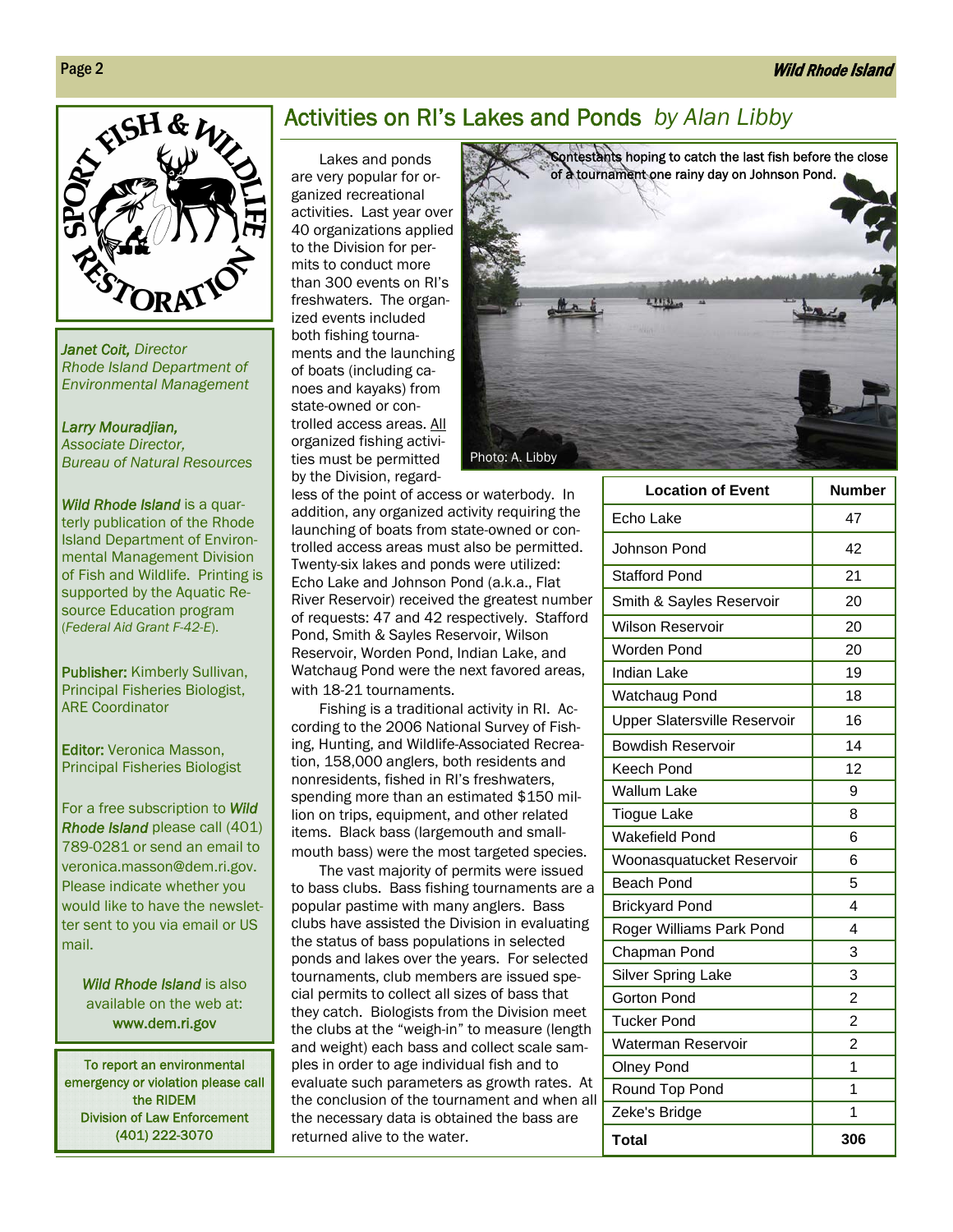## A Turkey Hunting Milestone is Reached in RI *by Brian Tefft*

On May 6 of this year, Rhode Island was the location of a quest completed by very few hunters. Daniel Rorrer of Pulaski County, Virginia is a turkey hunter whose goal was to harvest a wild turkey in each of the 49 states where turkeys are found (only Alaska does not have wild turkeys). Together with hunting partner and friend Scott Culpepper from Georgia, Daniel hunted turkey in Rhode Island for the third year with hopes of bagging his 49th and final turkey in all states.

Daniel grew up hunting squirrels and rabbits in Virginia and tried fall turkey hunting for the first time in 1975. Another friend, Steve Price, encouraged Daniel to try spring gobbler hunting and in 1996, Daniel and Steve went to Texas to hunt, but were not successful. Finding the time to spring gobbler



Scott Culpepper (l) and Daniel Rorrer with Rorrer's 49th turkey in as many states. Photo: B. Tefft

hunt was always a challenge for Daniel, the owner and operator of a successful well-drilling business for 47, because spring was his busiest time of the year. In 1997, Price helped Daniel harvest his first spring gobbler in his home state of Virginia, and the quest had begun. Over the next 10 years Rorrer was fortunate enough to hunt each spring, many times in more than one state, together with friends Culpepper and Tom Stich of Pennsylvania. Turkeys in states around the country fell to Rorrer's sharp eye and hunting abilities: Florida, North Dakota, Minnesota, Hawaii, New Mexico, and Colorado and so on.

Rorrer made friends while traveling and met many interesting people on his quest, but he told me one of his most difficult and most memorable hunts was in Massachusetts with Culpepper. After locating two birds and calling them in, on public land, the men scored a double with both bagging turkeys at the same time. For hunters, the enjoyment comes from the tradition and rewards bestowed from a successful hunt. To meet the challenge of the hunt while upholding the spirit of fair chase, enjoying the beautiful outdoors and the gifts of nature, friendships and of course the

taste of delicious wild turkey are what it's all about!

 Rorrer retired from his drilling business in 2005, passing it on to his son who encouraged him to enjoy life after working hard, up to 100 hours per week, all his life. In 2007, Rorrer returned part-time to the business to help out and provide his vast experience to his son in keeping things going strong. In 2011, only two states remained on Rorrer's quest, Maryland and Rhode Island. In early May, a Maryland gobbler fell to his gun and then only Little Rhody was left. Rorrer said he always feared that RI would be the toughest state, especially after last year when he hunted here and did not hear one single gobble. I received a call from mutual friend and Rhode Island turkey hunter Jeff Dinger, who had moved to Virginia and be-

friended Rorrer about 10 years ago. Jeff called me and asked if I

might be able to assist Daniel in locating and harvesting a Rhode Island bird. Of course I agreed; what an honor! We planned to hunt public land and met for the first time on Wednesday, May 4. We worked birds over the next two days but were unsuccessful. On Friday, turkeys we had located the previous night were gobbling their heads off at sunrise. This was our chance. As luck would have it, once the birds hit the ground they went silent; never a good thing. We set up anyway and after a couple of hours of patience, the birds gobbled no more than 100 yards from our location. Culpepper scratched his slate call to give a few soft yelps and bingo, the turkeys were hooked. Three big Jakes soon came in gobbling, strutting and stretching their necks to find the "hen" they heard calling. When one presented Rorrer an opportunity, he took the bird with a good clean shot. Finally, with that shot, Daniel Rorrer had fulfilled his goal of harvesting a wild turkey in every state in the United States. After congratulations and pictures, the bird was checked to record the official harvest. I am very lucky to have been a part of this hunt. I enjoyed every minute and made new friendships with two avid hunters, for which I am very grateful.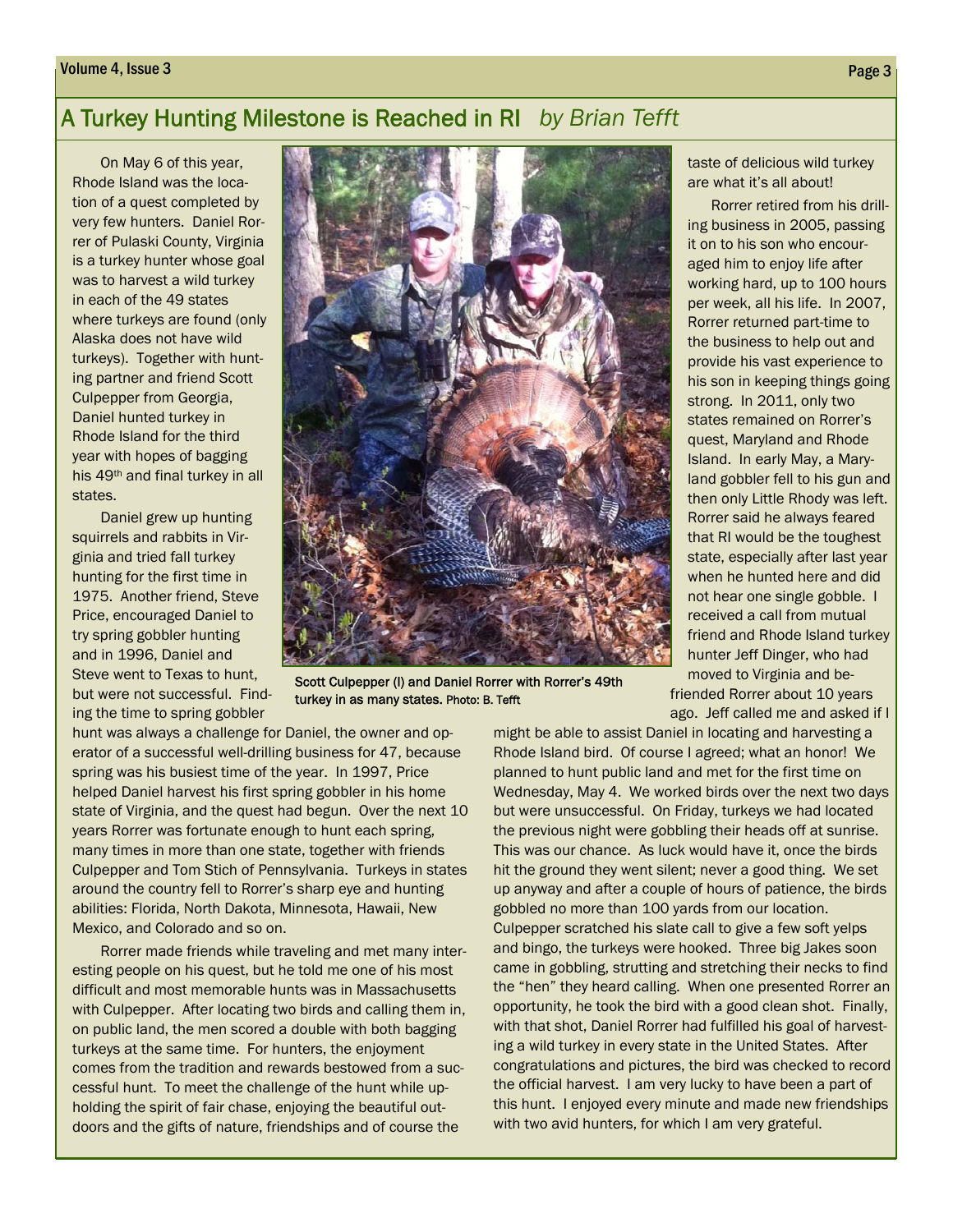## Atlantic Menhaden in Rhode Island *by Jason McNamee cont. from page 1*

Menhaden purse seine skiffs of the FV TIDEWATER in the Chesapeake Bay.



will be produced in the following years. The fact that "overfishing was recently detected" means that even though the population size is adequate now, fishery removals (from fishermen and/or from naturally occurring mortality) are higher than a level that will allow the population size to remain at sustainable levels. Due to this finding, the states are working collaboratively through the Atlantic States Marine Fisheries Commission to address these concerns. RI contributes data to the assessment by providing fishery harvest data, and more importantly, RI contributes fishery independent information through the Narragansett Bay Juvenile Finfish Seine Survey (Wild RI, Autumn 2009) This is one of five fishery independent juvenile indices that contribute to the overall stock status.

There are both recreational and commercial fisheries for menhaden in Narragansett Bay throughout the spring, summer, and fall. The main commercial fishery is conducted by vessels called purse seiners that are commonly called "Pogey Boats." The operation consists of a large primary collection vessel, one or more smaller net-setting vessels, and also employs spotter aircraft to locate the schools of menhaden and direct the vessels to the areas where the fish are congregated. The net-setting vessel encircles the school of fish, and then the bottom of the net "purses" closed, capturing and holding the fish until they can be pumped on to the larger collection boat. These commercially caught fish are then sold for lobster bait as well as to bait shops, where they are used by recreational fishermen to catch various sport fish such as striped bass and bluefish. Larger scale purse seine operations occur in the south, predominately in Chesapeake Bay. The fish harvested in these operations are used in what is called the reduction fishery. This fishery produces omega-3 fatty acids for use in products such as dietary supplements, as well as using the other parts of the fish for protein in livestock feed. Reduction fishing is illegal in Narragansett Bay; therefore all of the commercial operations seen locally are participating in the menhaden bait fishery.

On the recreational side, sport fishermen capture menhaden for use as fresh bait when pursuing larger sport fish. They are commonly caught by "snagging," where a weighted hook is reeled through a school of menhaden at high speed

in an effort to snag and harvest a menhaden, or by the use of cast nets, small circular nets that are thrown into a school of menhaden and then quickly hauled back, encircling and capturing a number of fish at a time. Recreational fishermen prize menhaden for both their use as bait, and also for luring sport fish into the Bay by providing a food source that both brings in and sustains fish like striped bass and bluefish in Narragansett Bay from spring through fall. In the spring and early summer, groups of sport fishing boats can be seen surrounding schools of menhaden in the Providence River getting their bait for a day of fishing.

As the reader can probably imagine, any time both commercial and recreational interests compete for a similar and limited resource, user group conflicts arise. This is certainly the case with regard to menhaden. For as long as most can remember, each spring brings about what many refer to as the "Pogey Wars," a period of time when both commercial and recreational fishermen compete for the schools of menhaden that enter Narragansett Bay. And for just about as long, the Division of Fish and Wildlife, recreational fishing groups, and commercial interests have been working diligently to develop a system where all of the user groups have access to the resource in a fair and equitable manner.

The latest iteration of these compromises occurred over the winter during 2010 – 2011. It is a progressive and complex management system that is anticipated to stem some of the conflict that occurs each year in Narragansett Bay. Variations of this system have been in place for the past 3 -  $\frac{1}{2}$  years with varying levels of success. It is hoped that the modifications made for 2011 will keep us on the path for a solution in Narragansett Bay and provide protection for an important fishery resource and opportunities for fishermen of all persuasions.

References: Atlantic States Marine Fisheries Commission. 2010. Stock Assessment Report No. 10-02 of the Atlantic States Marine Fisheries Commission Atlantic Menhaden Stock Assessment and Review Panel Reports. 326 pp.

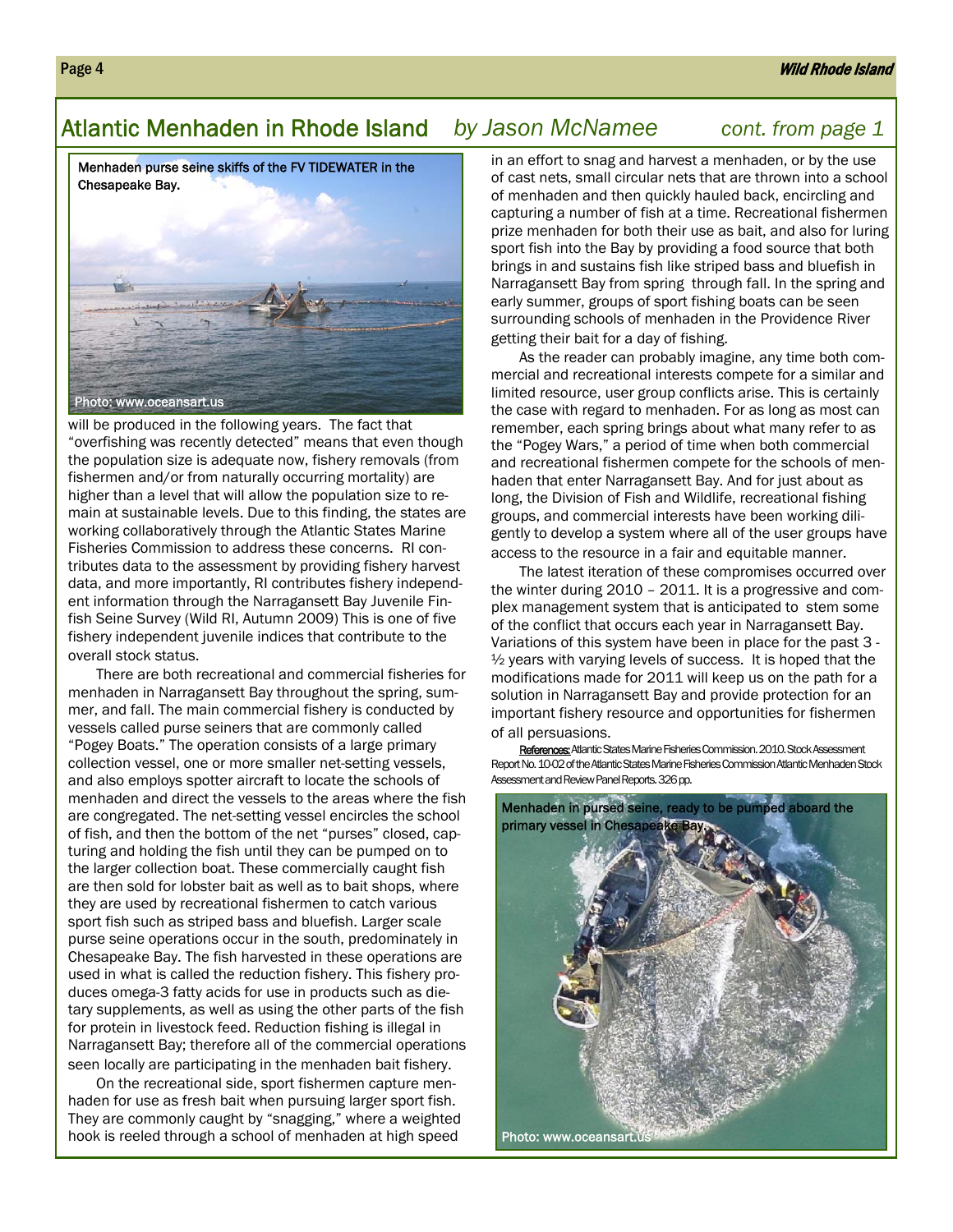#### Volume 4, Issue 3 Page 5

## **Colonial Nesting Bird Survey** by Christopher Raithel **business** cont. from page 1

Following federal protection, populations of many water birds began to increase and recolonize their ancestral ranges. As gulls moved south and egrets moved north from their relict populations, they eventually reached southern New England. Herring Gulls began nesting in Rhode Island about 1937 and Great Black-backed Gulls a few years later, in 1944. The first "southern" egrets, led by the Great Egret, began to nest locally in the early 1960s (R.L. Ferren, unpub. ms.). The return of nesting gulls and egrets must have seemed remarkable to contemporary observers, and before long scientists began to conduct surveys of their nesting populations. The first comprehensive statewide survey of colonial nesting water birds occurred in 1961, when Robert Woodruff and Roland Clement conducted a thorough inventory of all nesting sites. Their results were published by the Audubon Society of Rhode Island's journal *Narragansett Naturalist* [1962: Vol. 5(3-4)]. After this yeoman effort, survey work was sporadic for several years, although interest was renewed when the egrets began to reappear. Beginning in the late 1970s, the Division of Fish and Wildlife began to conduct surveys of all the sea birds (gulls, terns, egrets, and certain shorebirds) that nested in colonies. These surveys were initially done by James E. Myers (a state wildlife biologist) and Richard Ferren, who at that time was teaching at the Berkshire Community College and was the acknowledged expert on Rhode Island birds. In the formative years, this survey work was a grueling and sometimes harrowing affair. Without benefit of a strong seaworthy boat, Myers and Ferren used small open craft, trailered to the launching point closest to the target island. Eventually, the Division acquired a Seahawk, whose canopy, maneuverability, and shallow draft made reaching and debarking on the islands a much easier process.

Eventually Jim Myers retired and this work was reassigned to other Division personnel and has continued uninterrupted, with Dick Ferren still on board and serving as the main census taker and institutional knowledge. The colonial survey, as it is now known, occurs annually between late May and early June. It consists of visits to about 80 sites in Narragansett Bay, along the South Shore, and on Block Island. Some nesting sites are no more than exposed rocks, channel markers, or rooftops near the sea. Other sites are large islands that take several hours to inventory. The size of nesting populations of all target species are either estimated or precisely tallied by nest counts. Other states do similar surveys, but at multi-year intervals. Rhode Island's small size allows easier logistics and therefore a greater intimacy with our local avifauna than possible elsewhere.

The results of these investigations are too numerous to describe here, but in aggregate this work represents a 30+ year time series of the nesting status of at least a dozen nesting bird species, a body of work that is unique in the Northeast. Current information about the status and location of the colony nesting birds is in constant demand. It has been used to coordinate certain demolition and remediation projects on former Navy lands in Narragansett Bay, and also to acquire certain key parcels as conservation areas (e.g. Rose and Dyer Islands). Conservation plans have also been implemented for certain priority species that seem to be in trouble.



Herring Gull guarding nest on West Island.



Common Tern, Spar Island.



Ruddy Turnstones pause in RI on their migration to Arctic breeding grounds. All photos above by R. L. Ferren.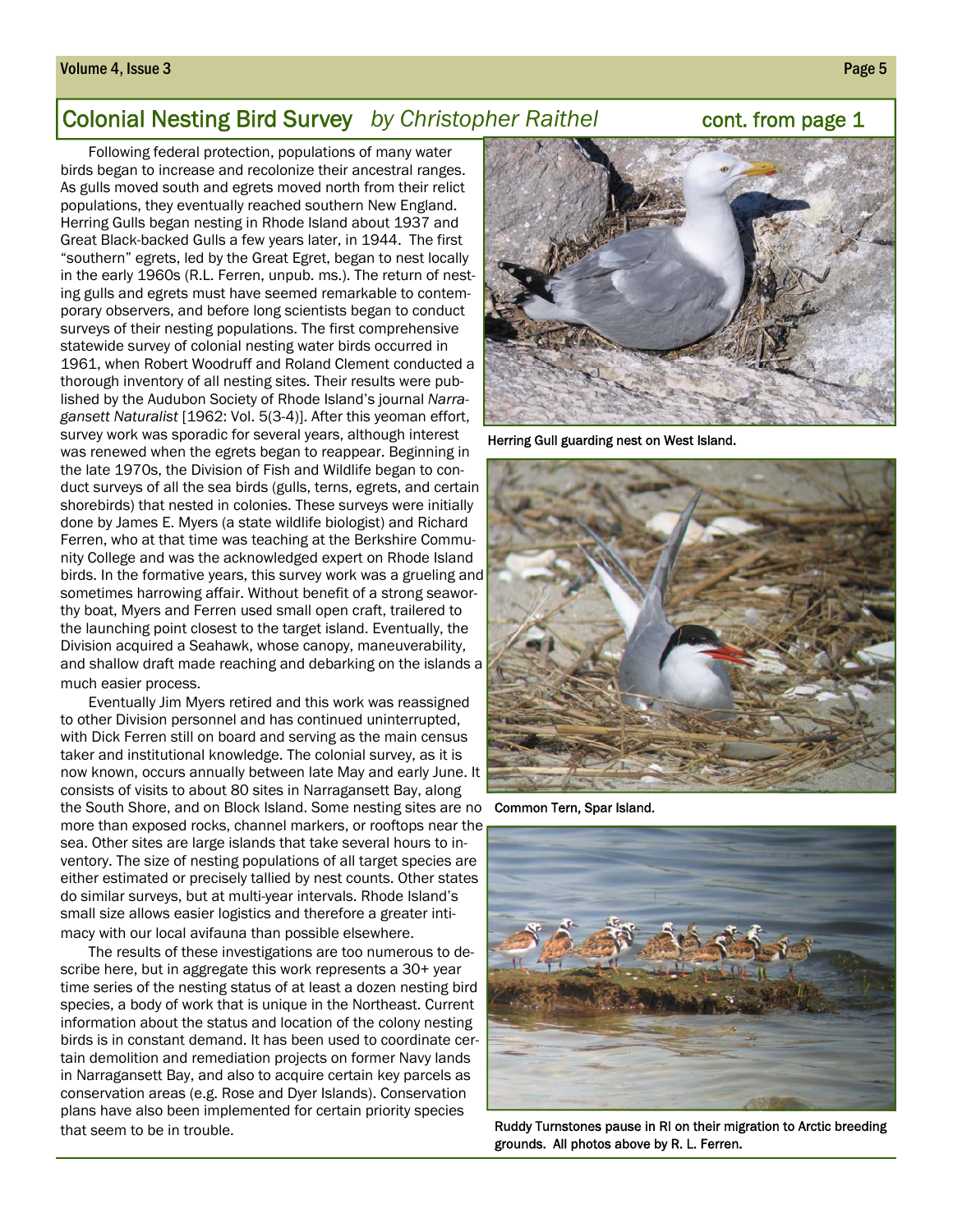## The Magic of Surf Fishing *by Kimberly Sullivan*

As the sun slowly descends towards the horizon, a group of 20 people gather around a cherry red Dodge Durango in the parking lot of Camp Cronin. With an open hatchback, the truck is nearly overflowing with various types of fishing rods, tackle, line, lures, tackle boxes, boots and first aid supplies. Standing before the small group is Al Williams, a hatchery employee with more than just a keen interest in fishing: he has been the instructor for 'Surf Fishing: The Basics' for over 10 years. During this particular evening in late August, Al shares with the participants of the Aquatic Resource Education program, his love of fishing.

For the past eight years as Aquatic Resource Education Coordinator, I have listened to Al Williams begin his 45-minute talk about saltwater fishing at the 'Surf Fishing: The Basics' class and it still amazes me how much information one man can possess. After I thank all of the participants for attending and introduce Al, he takes on a conversational tone and begins describing the equipment needed for a day of fish-

ing with just enough anecdotes to keep you interested. At first he talks about how to choose a rod. Participants learn that two of his favorite rods are a \$40.00 Benny's special and the one that he built himself. Both rods are highly flexible, which keeps his line from breaking when he catches that big striper, and the first eye on the rod is large enough for the line to easily come off the reel when casting. As for line, braided line is better to avoid "bird-nesting," but monofilament works fine and is cheaper. Next, Al opens up his tackles boxes and a hush falls over the crowd. Even those that have never fished before look in awe upon the numerous lures which include poppers, spinners, rubber worms, spoons and, my personal favorite, "the storms," realistic-looking rubber fish with a weight in the middle for further casting. Once he describes the basic types of lures and how to use them, Al takes out his handmade lures which have been crafted from old broom stick handles, spray paint, glitter and plastic eyes. He entertains the numerous questions about which lure is best for which type of fish.

In keeping with ARE program's goal of teaching safe and responsible fishing, Al turns to safety issues. He warns the future anglers to stay off of slippery rocks, watch the tides so as not to become stranded on those cold days of surf fishing, and to keep dry, especially hands and feet. Safety equipment and protective gear leads to a brief discussion about



boots and waders. Other topics covered during the talk included the new saltwater license, the proper way to catch and release, how to cast properly, the moon's influence on fishing and finally, angler ethics, which is near and dear to Al's heart. In other words, respect others around you.

After condensing decades worth of knowledge into a 45 minute period, it is time to learn to cast and rig up the rods. The participants are handed a surf rod and the staff help tie leaders onto the monofilament. The participants pick their lures and follow the winding path. As the sun dips past the horizon and the tide comes in, the participants try their hand at casting the lines. They surf fish for a few hours, switching up lures with the hope of catching something. Some have waded in past their shorts to get that cast further out there. Every now and then someone thinks they have a bite and comes up empty handed. Other times there is a fish on the hook and excitement stirs the crowd. With the moon upon the water, the waves lapping at the sand, and a fishing rod in hand, it is clear to see why Al Williams takes every opportunity to teach others to fish the shores of Rhode Island.

**'Surf Fishing: The Basics'** will be held on August  $11<sup>th</sup>$  and 25th, 2011 at the DEM Marine Fisheries Jerusalem Coastal Lab in South Kingston. For more information and to register, please contact Kimberly Sullivan at 401-539-7333 or kimberly.sullivan@dem.ri.gov.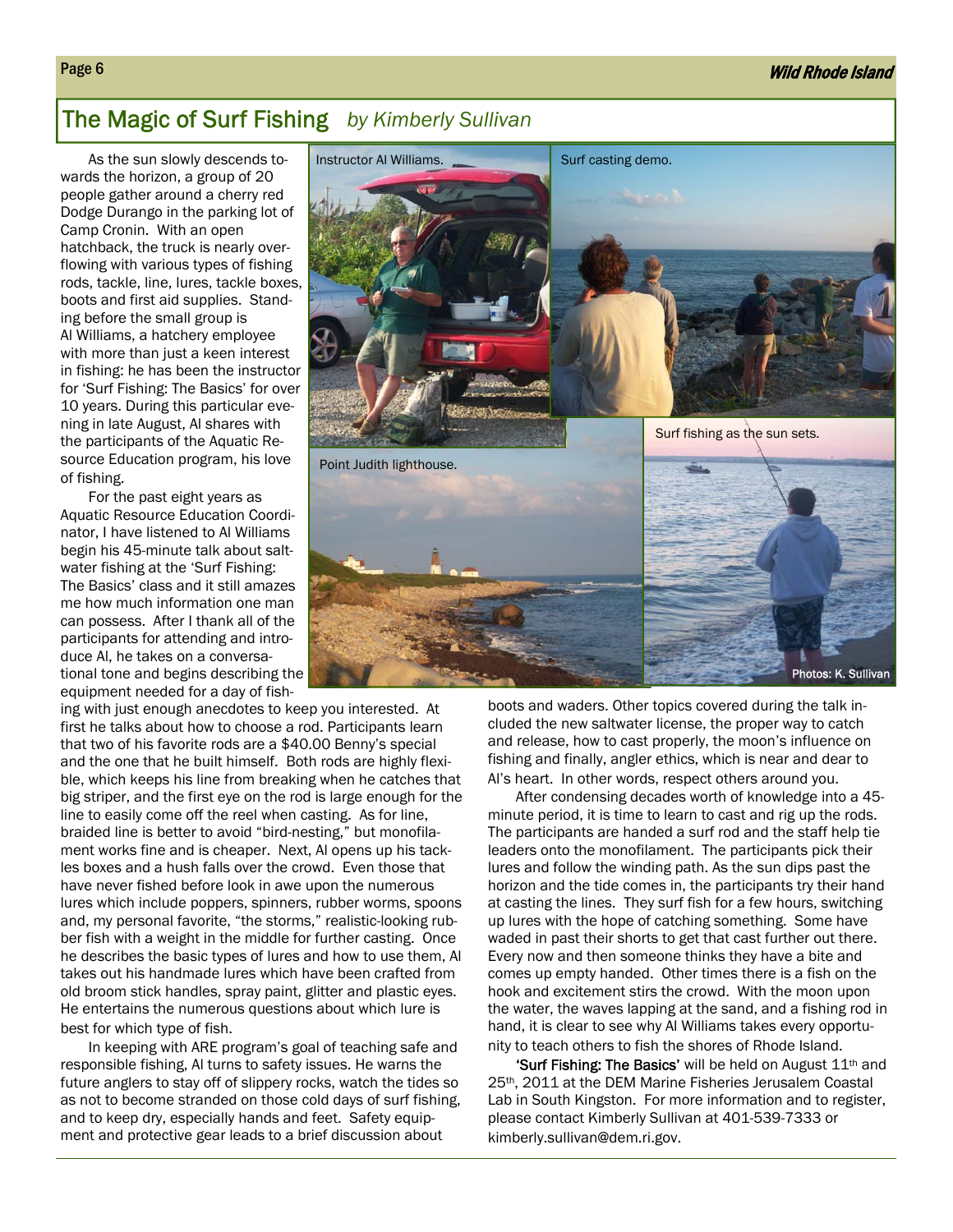#### Volume 4, Issue 3 Page 7

#### Kid's Corner! *Presented by the Aquatic Resource Education Program* Use the code below to find the answer **Mirror of the State of Allen and Mirror norming to the following fishy jokes:**  Take a solving break. Hold this page up to a mirror to find two A B C D E F G H I J K L M riddles and their answers. 1 2 3 4 5 6 7 8 9 10 11 12 13 What happens when you throw a green rock into N O P Q R S T U V W X Y Z the Red Sea? 14 15 16 17 18 19 20 21 22 23 24 25 26 It gets wet. **Which fish can perform an operation?**  What is in the middle of a jellyfish? \_\_\_ \_\_\_ \_\_\_ \_\_\_ \_\_\_ \_\_\_ \_\_\_ \_\_\_ \_\_\_ A jelly button. 1 19 20 21 18 7 5 15 14 What did the Pacific Ocean say to the **What lives in the ocean, is grouchy, and hates neighbors?**  Atlantic Ocean? Nothing, it just waved. \_\_\_ \_\_\_ \_\_\_ \_\_\_ \_\_\_ \_\_\_ \_\_\_ \_\_\_ \_\_\_ \_\_\_ \_\_\_ 1 8 5 18 13 9 20 3 18 1 2**Saltwater Sudoku**

Each row, column and four-square box must contain only one of each of the critters. See if you can solve the puzzle! The answer is on page 8.



**Play the RI GREAT OUTDOORS PURSUIT Rhode Island Great Outdoors Pursuit!** 

Decipher clues, visit beautiful State parks and forests, join in fun activities, and win great prizes!



Don't miss out-sign up TODAY! Visit www.riparks.com or call (401) 222-2632